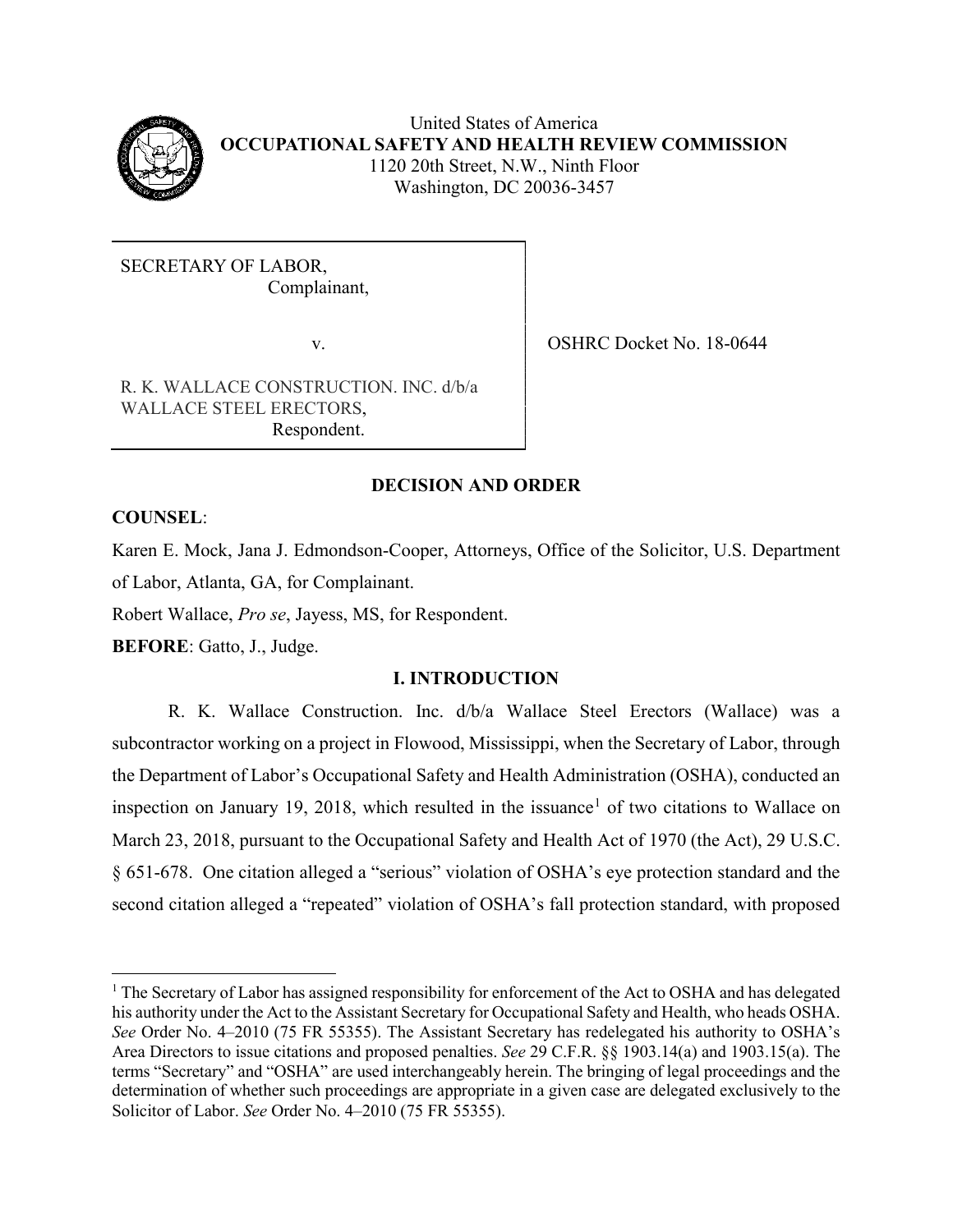penalties totaling \$56,910.00.<sup>[2](#page-1-0)</sup> After Wallace contested the citations, the Secretary filed a formal complaint with the Commission seeking an order affirming the citations and proposed penalties.<sup>[3](#page-1-1)</sup> The parties stipulated jurisdiction of this action is conferred upon the Commission by section 10(c) of the Act, 29 U.S.C. § 659(c) and that Wallace is an employer engaged in a business affecting commerce within the meaning of § 3(5) of the Act, 29 U.S.C. § 652(5). (*Pretrial Order* ¶ 4; Attach.  $C \P 1$ ).

The Court held a bench trial in Jackson, Mississippi. After hearing and carefully considering all the evidence and the arguments of counsel, the Court issues this Decision and Order, which constitutes its final disposition of the proceedings.<sup>[4](#page-1-2)</sup> For the reasons indicated *infra*, the Court **AFFIRMS** both citations and **ASSESSES** civil penalties in the amount of \$7,114.00 for the serious violation and \$49,796.00 for the repeated violation.

#### **II. BACKGROUND**

Wallace was a subcontractor for Copeland and Johns, Inc. on Copeland's Performance Sports Building - MS Sports Medicine project (worksite) in Flowood, Mississippi. (*See* Ex. C-1.) On January 19, 2018, OSHA Jackson Area Office Compliance Safety and Health Officer Gervase McCoy conducted an inspection of the worksite, and during the inspection, observed one of Wallace's employees, Cory Reichwald, operating a Hitachi G12SS2 hand angle grinder to cut metal without wearing appropriate eye or face protection. (Tr. 10:15-25, 11:1-19, 17:20-22, 18:1- 13; *see also* Ex. C-8, p. 6 of 9). Reichwald admitted to McCoy during the inspection and again admitted at trial that he was not wearing appropriate eye protection on January 19, 2018, when he was operating the angle grinder. (Tr. 119:1-25, 120:1-12; *see also* Ex. C-2 at DSC09021, DSC09025, DSC09032; Ex. C-5). Reichwald was exposed to potential permanent eye injuries and burns to the skin/eye tissue as well other predictable serious injuries, including blindness. (Tr. 35: 9-24).

l

<span id="page-1-0"></span><sup>&</sup>lt;sup>2</sup> Under section 17 of the Act, violations are characterized as "willful," "repeated," "serious," or "not to be of a serious nature" (referred to by the Commission as "other-than-serious"). 29 U.S.C. §§ 666(a), (b), (c). A "serious" violation is defined in the Act; the other two degrees are not. *Id.* § 666(k).

<span id="page-1-1"></span><sup>&</sup>lt;sup>3</sup> Attached to the complaint and adopted by reference were the citations at issue. Commission Rule 30(d) provides that "[s]tatements in a pleading may be adopted by reference in a different part of the same pleading or in another pleading or in any motion. A copy of any written instrument which is an exhibit to a pleading is a part thereof for all purposes." 29 C.F.R § 2200.30(d).

<span id="page-1-2"></span> $\frac{4}{1}$  If any finding is in truth a conclusion of law, or if any stated conclusion is in truth a finding of fact, it shall be deemed so. Although the Secretary filed a post-trial brief, Wallace did not.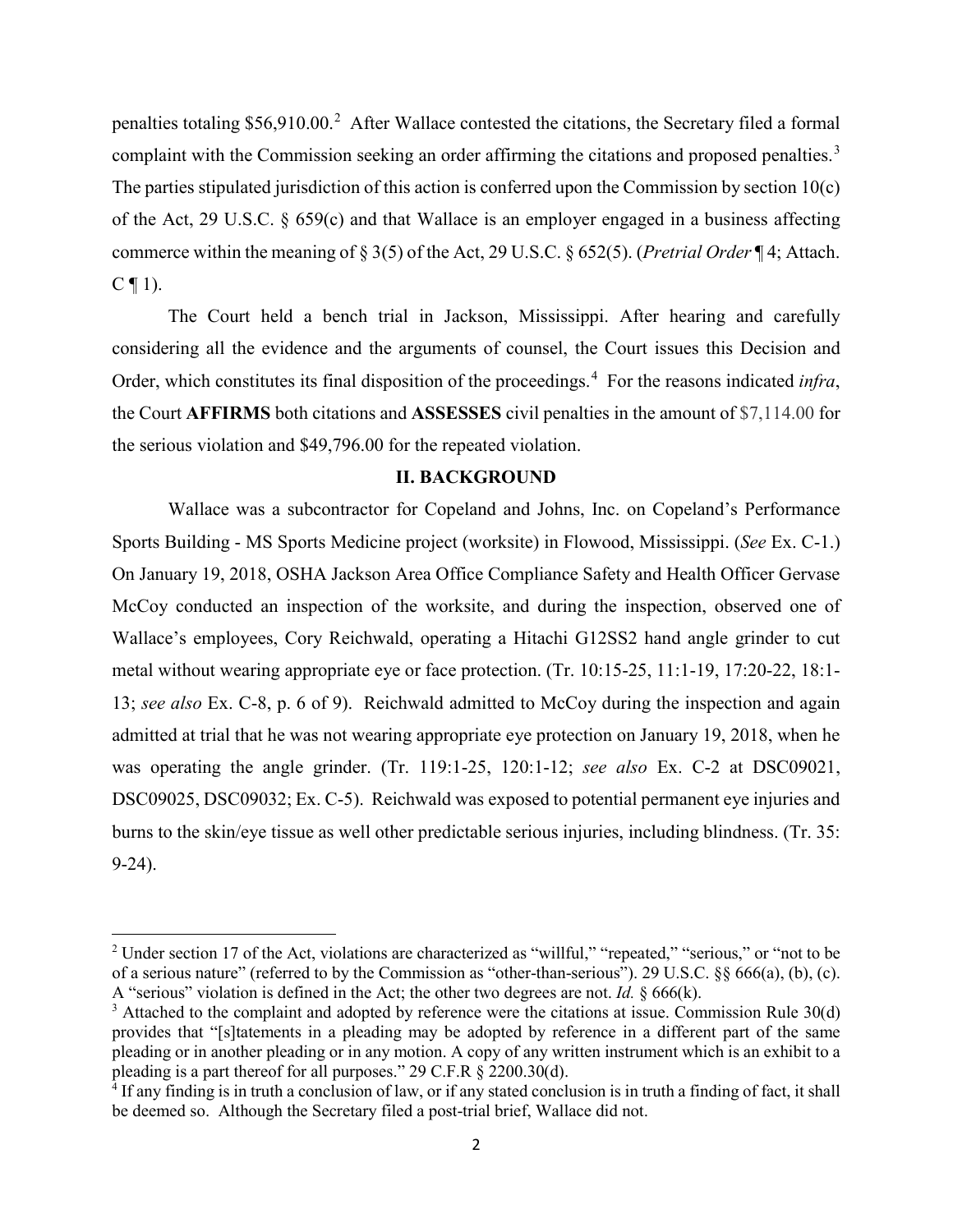During the inspection McCoy also observed five (5) of Wallace's employees – Clifton Cossen, Seth Prescott, Cory Reichwald, David McKee, and David Rollins – working without being tied-off (without fall protection) fifteen (15) feet, seven (7) inches above a concrete lower level. (Ex. C-8, p. 7 of 9; *see also*, Tr. 13:16-19, 37:5-25, 38:1-4, 84:24-25, 85:1-7). Although McCoy observed several employees on the roof structure wearing safety harnesses, none of them had lanyards or ropes connecting the harness to an anchorage point on the roof structure. (Tr. 13:16- 19, 37:5-25, 38:1-4). McCoy also observed no other fall protection systems in place during his inspection. (Tr. 84:24-25, 85:1-7).

The roof on which Wallace's employees were working had unprotected edges/sides at both the exterior (perimeter of the roof) and the interior. (Ex. C-2 at Photos 9022, 9024 through 9027, 9032). Wallace's employees were exposed to serious/permanent injuries, such as broken bones, paralysis, and death. (Tr. 40:13-23; *see also* Ex. C-11 at Photo #40). At least one of Wallace's employees can be seen at the edge of the roof, standing over a pile of roof panels. (Tr. 76: 9-22; *see also* Ex. C-2 at Photo 9022).

Failure to ensure the employees were tied off exposed them to the hazard of falling off the roof through holes and spaces (to which they worked closer than six feet) and off the roof edge (where they also worked closer than six feet). (Tr. 13:16-19, 37:5-25, 38:1-4). Wallace proffered no evidence that employees were prevented or warned from accessing an unprotected edge or side or that it had marked-off or blocked-off areas (to include providing warnings six feet from the edge) to prevent employees from falling 15 feet, 7 inches to the ground below from inadvertent missteps, slips or trips. (*Id.*)

## **III. ANALYSIS**

The Court of Appeals for the Fifth Circuit, where this case arose,<sup>[5](#page-2-0)</sup> has held the Secretary "must show by a preponderance of the evidence: (1) that the cited standard applies; (2) noncompliance with the cited standard; (3) access or exposure to the violative conditions; and (4)

l

<span id="page-2-0"></span><sup>&</sup>lt;sup>5</sup> Under the Act, an employer may seek review in the court of appeals in the circuit in which the violation occurred, the circuit in which the employer's principal office is located, or the District of Columbia Circuit. 29 U.S.C. § 660(a). The Secretary may seek review in the circuit in which the violation occurred or in which the employer has its principal office. 29 U.S.C. § 660(b). "Where it is highly probable that a Commission decision would be appealed to a particular circuit, the Commission has generally applied the precedent of that circuit in deciding the case—even though it may differ from the Commission's precedent.") *Manua's, Inc.*, 2018 WL 4861362, at \*6 n. 2 (No. 17-1208, 2018) (citation omitted). Therefore, the Court applies the precedent of the Fifth Circuit in deciding the case, where it is highly probable that a Commission decision would be appealed to.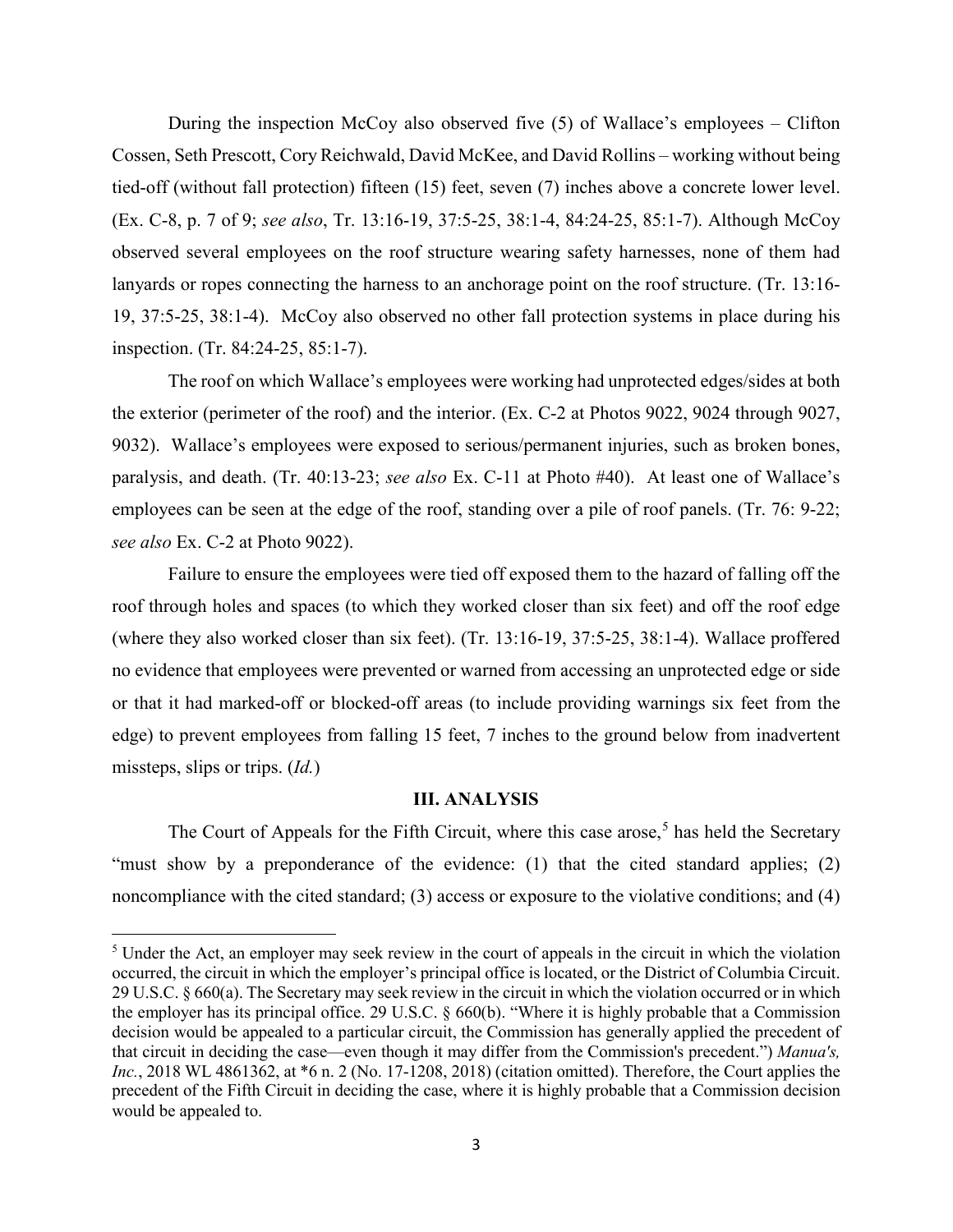that the employer had actual or constructive knowledge of the conditions through the exercise of reasonable due diligence." *Sanderson Farms, Inc. v. Perez*, 811 F.3d 730, 735 (5th Cir. 2016). For the reasons indicated *infra*, the Court concludes the Secretary has established a prima facie case for each cited violation.

#### **A. Citation 1**

## **Alleged Serious Violation of 29 C.F.R. § 1926.102(a)**

In Citation 1, the Secretary alleges Wallace violated 29 C.F.R. § 1926.102(a)(1), the eye and face protection standard, when "an employee was exposed to potential permanent eye injuries while cutting metal" when the employee was operating a "Hitachi G 12SS2 grinder without wearing eye protection." The cited standard mandates in relevant part "[t]he employer shall ensure that each affected employee uses appropriate eye or face protection when exposed to eye or face hazards from flying particles, molten metal, liquid chemicals, acids or caustic liquids, chemical gases or vapors, or potentially injurious light radiation." 29 C.F.R. § 1926.102(a)(1).

# *1. The Cited Standard Applied*

The cited standard is found in *Subpart X—Personal Protective and Life Saving Equipment* of the construction standards, which mandates "[p]rotective equipment, including personal protective equipment for eyes … shall be provided … wherever it is necessary by reason of hazards of processes … encountered in a manner capable of causing injury or impairment in the function of any part of the body through … physical contact." 29 C.F.R. § 1926.95(a). Generally, an OSHA standard presumes a hazard and the Secretary is not required to establish one exists as part of his burden of proof. However, when a standard specifies it applies only when a hazard is present, such as a personal protective equipment (PPE) standard like the cited standard, the Secretary's burden also includes "demonstrating that there is a significant risk of harm" and that "the employer had actual knowledge of a need for protective equipment, or that a reasonable person familiar with the circumstances surrounding the hazardous condition, including any facts unique to the particular industry, would recognize a hazard requiring the use of PPE." *Wal-Mart Distribution Ctr. # 6016*, 25 BNA OSHC 1396, 1400-1401 (No. 08-1292, 2015), *aff'd in pertinent part, rev'd in part on other grounds*, 819 F.3d 200 (5th Cir. 2016).

Here, Wallace was a steel erection subcontractor and its employees were cutting metal and operating a hand angle grinder causing molten metal sparks. The Commission has recognized "the eye is an especially delicate organ and … any foreign material in the eye presents the potential for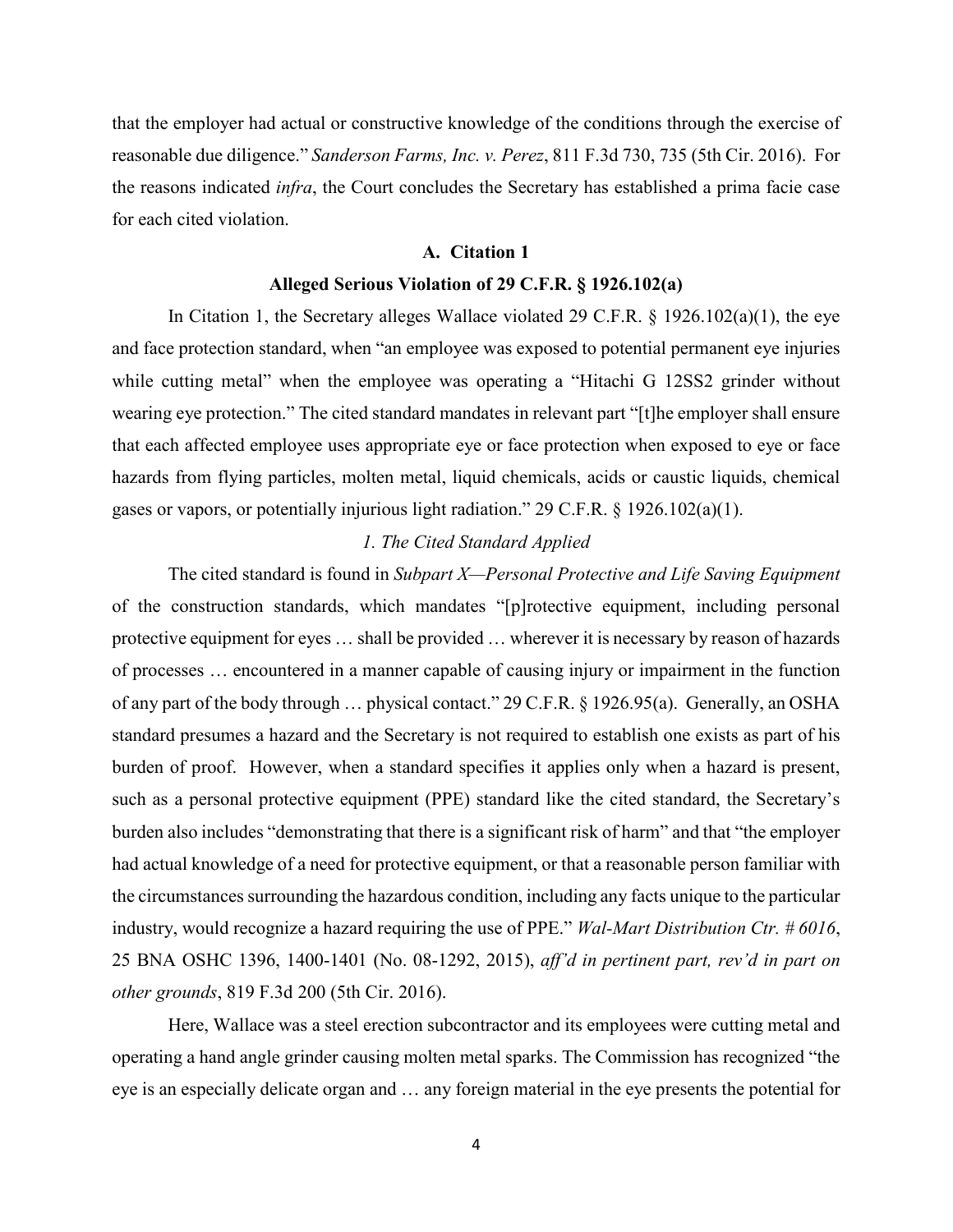injury." *Vanco Constr. Inc.,* 11 BNA OSHC 1058, 1060 (No. 79-4945, 1982) (*citing Sterns– Roger, Inc*., 7 BNA OSHC 1919, 1921 (No. 76-2326, 1979)), *aff'd*, 723 F.2d 410 (5th Cir. 1984). A reasonable person familiar with the construction industry would recognize a significant risk of harm to an employee cutting metal using a hand angle grinder. Further, a reasonable person familiar with the circumstances surrounding the hazardous condition would recognize a hazard requiring the use of protective eyewear. The Secretary has established the cited standard applied to the cited conditions.

#### *2. The Cited Standard Was Violated*

McCoy observed one of Wallace's employees, Reichwald, exposed to potential permanent eye injuries while cutting metal when he was observed operating a grinder without wearing appropriate eye or face protection. Reichwald admitted to McCoy during the inspection and again admitted at trial that he was not wearing appropriate eye protection when he was operating the angle grinder. The Secretary has established the cited standard was violated.

#### *3. Wallace's Employee Was Exposed to the Violative Condition*

Reichwald was exposed to molten metal sparks when he operated the angle grinder without wearing eye protection. The Secretary has established employee exposure.

## *4. Employer Knowledge*

 "Knowledge is a fundamental element of the Secretary of Labor's burden of proof for establishing a violation of OSHA regulations." *Trinity Indus., Inc. v. Occupational Safety & Health Review Comm'n*, 206 F.3d 539, 542 (5th Cir. 2000). "To prove knowledge, 'the Secretary must show that the employer knew of, or with exercise of reasonable diligence could have known of the non-complying condition.'" *Sanderson Farms*, 811 F.3d at 736 (*quoting Trinity*, 206 F.3d at 542). Further, "when a corporate employer entrusts to a supervisory employee its duty to assure employee compliance with safety standards, it is reasonable to charge the employer with the supervisor's knowledge[,] actual or constructive [,] of non-complying conduct of a subordinate." *Id.*, 811 F.3d at 737 (*quoting W.G. Yates & Sons Construction Co., Inc. v. Occupational Safety & Health Review Comm'n*, 459 F.3d 604, 607 (5th Cir. 2006)).

Here, Michael Dewitt, Wallace's superintendent, was present at the worksite. (Tr. 16:7-9, 98:1-2, 12-16, 100:4-8, 104:2-9; *see also* Proposed Joint Pretrial Order, Attach. C ¶¶4, 5). At trial DeWitt admitted he was aware of the eye-protection requirements and that he attended the Safety Orientation Training provided by Copeland to Wallace's employees, on November 7, 2018, which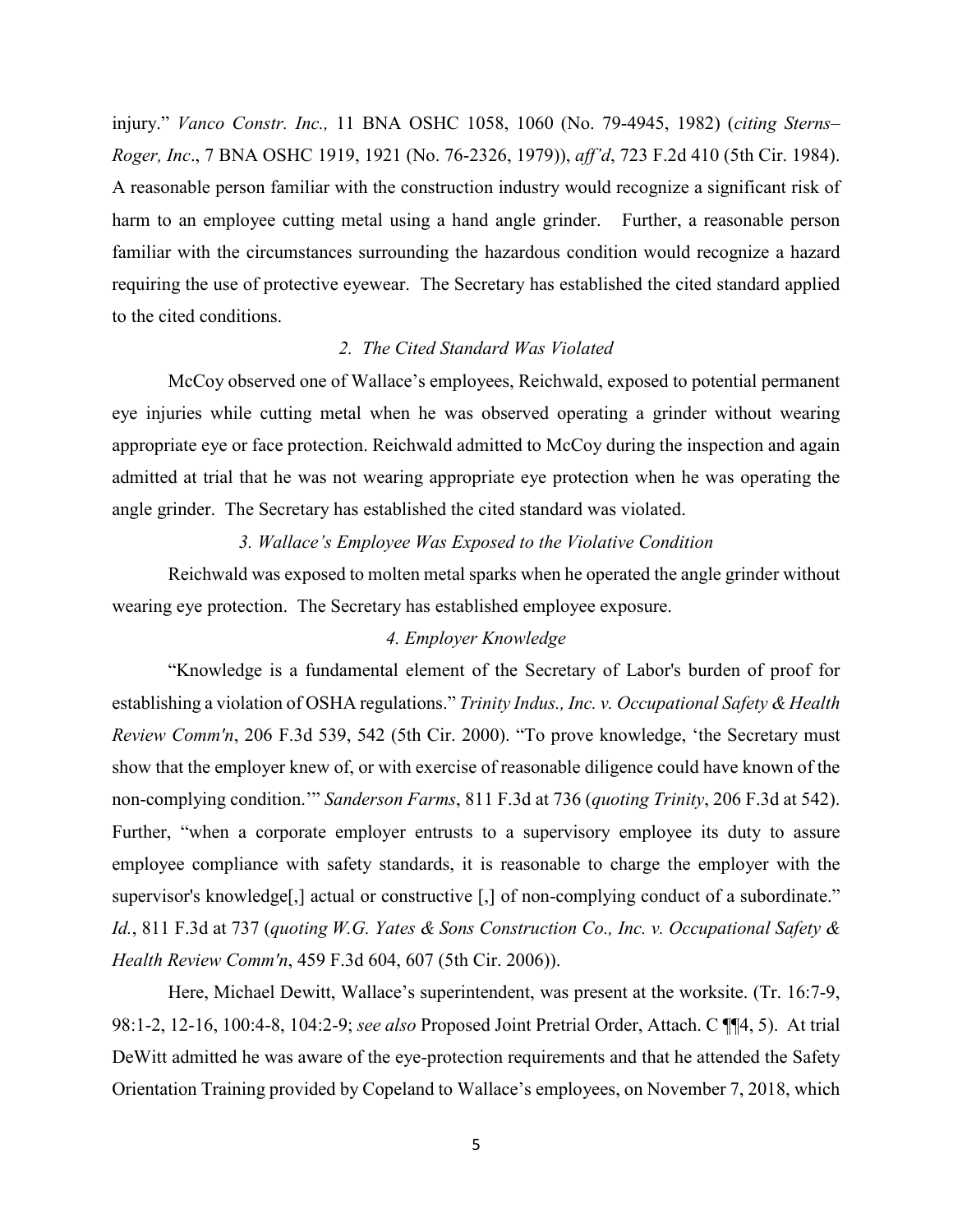informed them that face shields were required when grinding or cutting metal. (Tr. 101:1-7, 108:8- 25, 109:9-25, 110:125, 111:1, 112:15-24, 113:1-22; *see also* Ex. C-6). DeWitt had over twenty years' experience in construction, nine of which have been metal construction for Wallace, (Tr. 97:25-25; 98:1Tr. 98:2-4.) Therefore, Dewitt should have known of the violative conduct, if he had exercised due diligence, because he was present and walking around the worksite while the employee was exposed. This knowledge is imputed to the company. Therefore, the Secretary has established Wallace possessed knowledge of the violative condition.

#### **Characterization of the Violation**

The Secretary characterized the violation as "serious." A "serious" violation is established when there is "a substantial probability that death or serious physical harm could result [from a violative condition] . . . unless the employer did not, and could not with the exercise of reasonable diligence, know of the presence of the violation." 29 U.S.C. § 666(k). "The "substantial probability" requirement is key in an analysis of whether a violation is serious." *Byrd Telcom, Inc. v. Occupational Safety & Health Review Comm'n*, 657 F. App'x 312, 315 (5th Cir. 2016). "Further, 'employer knowledge is a required element of a § 666(k) violation.' " *Id.* (*quoting* W.G. Yates, 459 F.3d at 607).

Here, Reichwald was exposed to potential permanent eye injuries while cutting metal, as well as potential exposure to burns to the skin/eye tissue as well other predictable serious injuries, including blindness. Therefore, the "substantial probability" requirement has been met by the Secretary. Further, as indicated *supra*, Wallace had knowledge of the violative conditions. The Court concludes the Secretary properly characterized the violation as a serious one.

## **B. Citation 2**

#### **Alleged Repeated Violation of 29 C.F.R. § 1926.760(a)(1)**

In Citation 2, the Secretary alleges a repeated violation of 29 C.F.R. § 1926.760(a)(1), the fall protection standard, when "five employees were exposed to a fall hazard without fall protection 15 feet 7 inches above concrete." The cited standard provides in relevant part "each employee engaged in a steel erection activity who is on a walking/working surface with an unprotected side or edge more than 15 feet (4.6 m) above a lower level shall be protected from fall hazards by guardrail systems, safety net systems, personal fall arrest systems, positioning device systems or fall restraint systems." 29 C.F.R. § 1926.760(a)(1).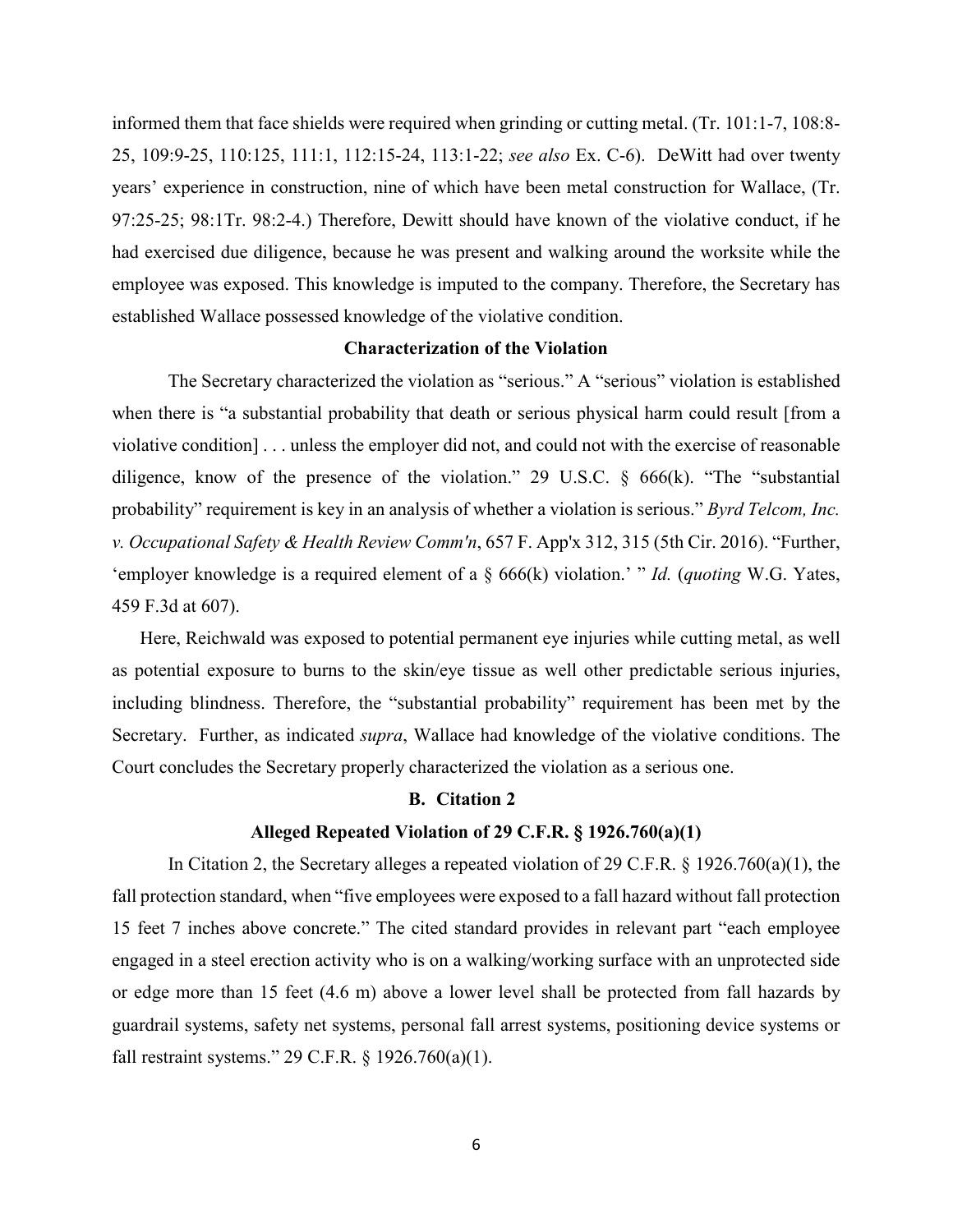## *1. The Cited Standard Applied*

The cited standard applies "to employers engaged in steel erection." 29 C.F.R. § 1926.750(a). "Steel erection" means "the construction, alteration or repair of steel buildings, bridges and other structures, including the installation of metal decking and all planking used during the process of erection." 29 C.F.R. § 1926.751. McCoy testified he observed Wallace's employees engaging in "cutting and grinding" activity. (Tr. 84:21-22).<sup>[6](#page-6-0)</sup> Therefore, Wallace's employees were engaged in "steel erection" within the meaning of the cite standard. Wallace's employees were also walking/working on a surface with an unprotected side or edge more than 15 feet above a lower level. The cited standard applied.

#### *2. The Cited Standard Was Violated*

McCoy observed five of Wallace's employees working without fall protection fifteen (15) feet, seven (7) inches above a concrete lower level. Although several employees on the roof structure were wearing safety harnesses, none of them had lanyards or ropes connected to harnesses or to an anchorage point on the roof structure. (Tr. 13:16-19, 37:5-25, 38:1-4). McCoy did not see, and Wallace offered no evidence of, any other fall protection systems in place during the inspection. (Tr. 84:24-25, 85:1-7). The Secretary has established Wallace violated the cited standard.

## *3. Wallace's Employees Were Exposed to the Violative Condition*

Wallace's employees were exposed to falling 15 feet, 7 inches to a lower level, which exposed them to serious/permanent injuries such as broken bones, paralysis, and/or death. The Secretary has established employee exposure.

# *4. Employer Knowledge*

As indicated *supra*, Dewitt, was at the worksite on the date of the inspection walking around the worksite while the employees were exposed, and should have known of the violative conduct, if he had exercised due diligence. This knowledge is imputed to the company. Therefore, the Secretary has established Wallace possessed knowledge of the violative conditions.

# **Characterization of the Violation**

 $\overline{a}$ 

<span id="page-6-0"></span><sup>6</sup> Wallace has not disputed it was engaged in steel erection at the worksite. (*See* Answer; Ex. C-1; *see also*  Wallace's web page at http://www.rkwallace.com indicating it is "a design/build steel building contractor and erector serving general contractors and building manufactures throughout Mississippi, Louisiana, and Alabama, since 1985."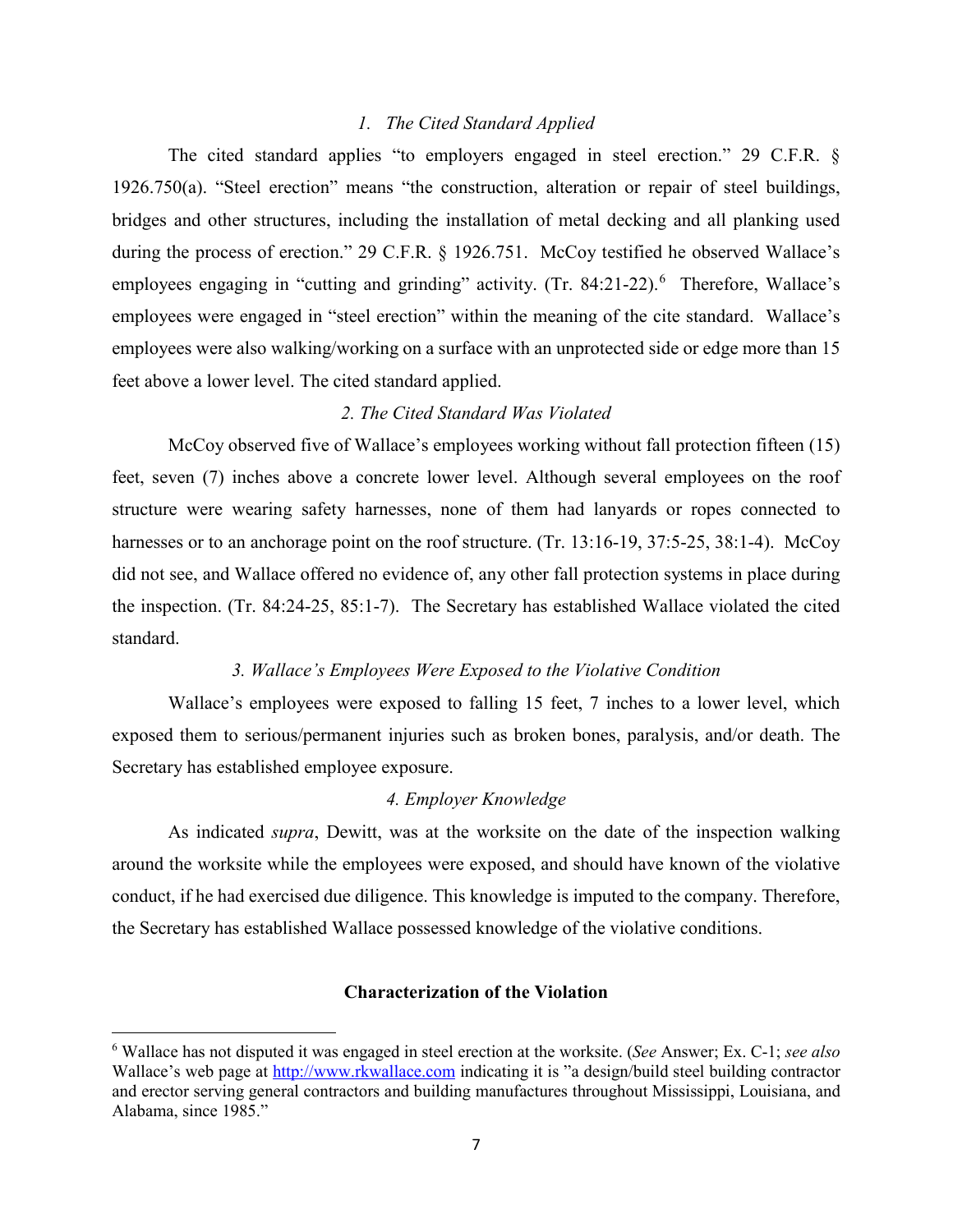The Secretary characterized the violation as a "repeated" one. "A violation is properly characterized as repeated under section 17(a) of the Act, 29 U.S.C. § 666(a), 'if, at the time of the alleged repeated violation, there was a Commission final order against the same employer for a substantially similar violation.' " *Angelica Textile Servs., Inc.*, 2018 WL 3655794, at \*11 (No. 08- 1774, 2018) (*quoting Potlatch Corp.*, 7 BNA OSHC 1061, 1063 (No. 16183, 1979)). "The Secretary establishes 'a prima facie case of [substantial] similarity by showing that the prior and present violations are for failure to comply with the same standard. " *Id.* (*quoting id.*).

Wallace was previously cited for a violation of this same standard contained in OSHA inspection number 1155469, citation number 1, item number 1, and OSHA inspection number 314772153, citation number 1, item number 2, which were affirmed as final orders on November 7, 2016, and June 4, 2012 respectively. (Tr. 51:12-25, 52:1-7; Ex. C-12, 9, 13, 10; *see also* Proposed Joint Pretrial Order Attach. C  $\P$ [7-9). The Court concludes the cited violations were substantially similar violations. "This prima facie showing of substantial similarity may be rebutted 'by evidence of the disparate conditions and hazards associated with these violations of the same standard.' " *Angelica*, 2018 WL 3655794, at \*11 (*quoting Potlatch*, 7 BNA OSHC at 1063). Wallace offered no evidence to rebut the Secretary's prima facie showing of substantial similarity. Therefore, the Court concludes the Secretary properly characterized the violation as a repeated one.

# **IV. PENALTY DETERMINATION**

"In assessing penalties, section 17(j) of the OSH Act, 29 U.S.C.  $\S$  666(j), requires the Commission to give due consideration to the gravity of the violation and the employer's size, history of violation, and good faith." *Burkes Mech., Inc.*, 21 BNA OSHC 2136, 2142 (No. 04- 0475, 2007). "Gravity is a principal factor in the penalty determination and is based on the number of employees exposed, duration of exposure, likelihood of injury, and precautions taken against injury." *Siemens Energy & Automation, Inc.,* 20 BNA OSHC 2196, 2201 (No. 00- 1052, 2005) (citation omitted). "The other factors are concerned with the employer generally and are considered as modifying factors."' *Natkin & Co. Mech. Contractors*, 1 BNA OSHC 1204, 1205 n.3 (No. 401, 1973). At the time of the inspections, Wallace was subject to a maximum penalty of \$12,934.00 for the serious violation, and up to \$129,336 for each repeated violation. (*See* 83 FR 14).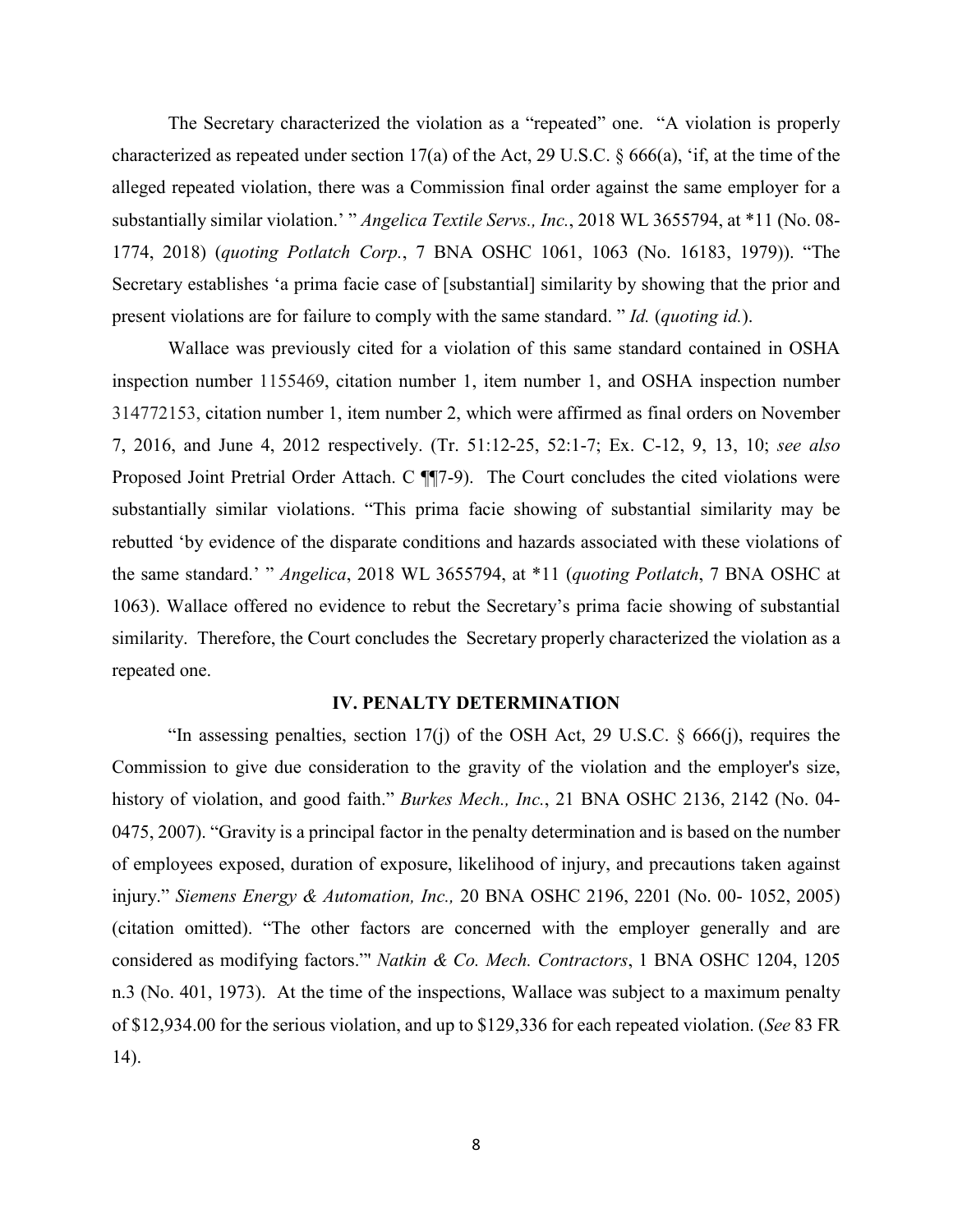For Citation 1, OSHA calculated the gravity as "high" because an injury from exposing the employees' face and eyes to molten metal sparks could result in a serious or permanent injury, including burns and blindness. The probability determination was "lesser" because the employees were exposed to the hazard for only forty-five minutes over two days. (Tr. 53:2-25, 54:1-25, 55:1- 25, 56:1-25, 57:1-21, 58:5-25, 59:1-8). The Court agrees with both determinations. OSHA reduced the penalty by 30% based on Wallace's size of less than fifty employees, which the Court finds appropriate. (Tr. 62:20-22.) OSHA also applied a 10% increase to the penalty due to Wallace's significant inspection history, which the Court also finds appropriate. (*Id.*) The Court also agrees with OSHA's decision not to apply a good faith reduction because of Wallace's inspection history. (*Id.*) Considering the gravity of the violation, size of the company, history, and lack of good faith, the Court concludes the penalty proposed by the Secretary of \$7,114.00 for Wallace's violation of 29 C.F.R.  $\S$  1926.102(a)(1) is reasonable and appropriate.

As to Citation 2, OSHA calculated the gravity as "high" because a serious injury could result from the employees' exposure to a fall hazard from 15 feet, 7 inches. The probability determination was "greater" because the employees were exposed to the hazard for one full week, for eight hours each day. (Tr. 59:9-25, 60:1-25, 61:1-25, 62:1-19). The Court agrees with these determinations. OSHA reduced the base penalty by 30% in consideration of Wallace's size of having less than fifty employees, which the Court finds appropriate. (Tr. 62:20-22). A 10% increase was applied due to Wallace's significant inspection history, which the Court also finds appropriate. (Tr. 62:25, 63:1-25, 64:1-25, 65:1-24). As indicated *supra*, the Court also agrees with OSHA's decision not to apply a good faith reduction since Wallace has been cited for violating the exact standard eight times in the past ten years. (Tr. 51:12-25, 52:1-7; Ex. C-12, 9, 13, 10; Ex. C-12; Ex. C-9; Ex. C-13; Ex. C-10). Considering the gravity of the violation, size of the company, history, and lack of good faith, the Court concludes the penalty proposed by the Secretary of \$49,796.00 for Wallace's violation of 29 C.F.R.  $\S$  1926.760(a)(1) is reasonable and appropriate. Accordingly,

# **VII. ORDER**

**IT IS HEREBY ORDERED THAT** Item 1 of Citation Number1 is **AFFIRMED** and a penalty of \$7,114.00 is **ASSESSED**, and Item, 1 of Citation 2 is **AFFIRMED** and a penalty of \$49,796.00 is **ASSESSED**.